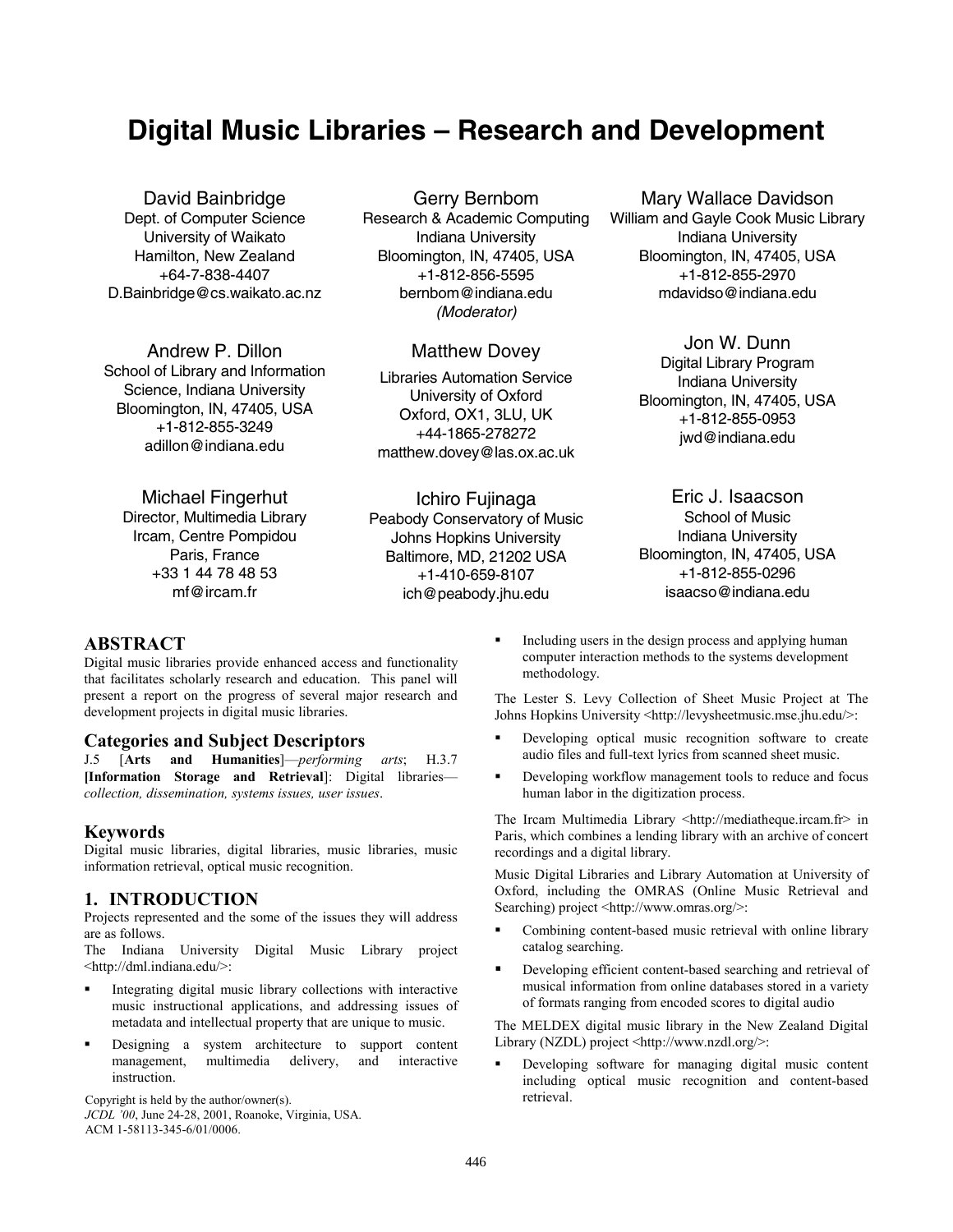*NOTE:* The IU Digital Music Library Project and the Lester S. Levy Sheet Music Project receive funding from the NSF Digital Libraries Initiative-Phase Two (DLI2). The OMRAS project receives funding from the NSF/JISC International Digital Libraries Initiative.

## **2. PANELISTS' STATEMENTS**

## **2.1 David Bainbridge**

At the New Zealand Digital Library project we are interested in how software for a digital music library is similar to that used in other forms of digital library. The main areas of study are document acquisition, searching, browsing, cross-referencing, and presentation -- in broad terms, the life-cycle of a digital library. We are also interested in usability issues and "summarization" of music. Meldex (http://www.nzdl.org/musiclib), a working digital music library system, is where we demonstrate techniques that culminate from our research, and it includes examples from each of the life-cycle categories above.

## **2.2 Mary Wallace Davidson**

"Creating a Digital Music Library," the title of the IU's DML project as proposed, forces us to rethink traditional concepts about music libraries. Our first task is to define what we mean by creating a digital music library, as opposed to providing access to a music collection. "Creating" implies collecting, but collecting what, for whom? What will our users do, or want to do with the digital possibilities afforded? What added value can we (afford to) provide? The answers are based on inherent or rationalized musical relationships among or within these materials that we want to describe and express in searchable schemes (metadata). As always, we want our digital music library to incorporate musical objects whether or not they are currently protected by copyright, and to preserve them for future use.

## **2.3 Andrew P. Dillon**

The user experience of digital information has often proved problematic, with navigation difficulties, lower comprehension, slower reading and greater cognitive effort being reported. In the IU DML project we are attempting to address these concerns upfront with continuous user testing and involvement in the design process. I will outline how user centered design is playing out in the design process and describe the obstacles faced in gaining user input in a form that can help shape emerging designs.

## **2.4 Matthew Dovey**

Oxford University Libraries and the Music Faculty at Oxford are currently embarking on a number of music digital library initiatives including digitization of the University Libraries' assets and work on digital audio delivery. One of the more technically interesting areas is the objective of integrating these initiatives with our current library system. We are combining research into music information retrieval conducted by Kings College London and the University of Massachusetts at Amherst as part of project OMRAS (Online Music Retrieval and Searching) with work at Oxford in java-based Z39.50 tools (JAFER: http://www.lib.ox.ac.uk/jafer) to integrate these initiatives into our main library catalogue. This work will lead to the ability to search the Oxford Libraries catalogue by musical content queries as well as text queries and also will allow retrieval of the electronic forms of the material (both images and audio). We are working in

collaboration with the Johns Hopkins University to provide the ability to extract musical data from images via Optical Music Recognition and with Kings College London to extract musical data from audio via Digital Signal Processing. We are also working with various partners such as the Indiana Digital Music Library project, Naxos, Computer Associates and the Oxford Technology-Assisted Lifelong Learning project (http://www.tall.ox.ac.uk) to establish ways of integrating this material into the learning environment.

# **2.5 Jon W. Dunn**

The goals of the IU Digital Music Library project raise a number of technical system architecture and design challenges. Principal among them is the development of a data model and metadata scheme to represent the complex relationships between the various representations (sound, score, MIDI, video, etc.) of a given musical work in order to enable needed search, retrieval, and navigation capabilities. Equally important is the creation of an extensible software architecture for the system, to enable creation of user interface applications which use library content and services to meet the needs of a variety of user groups, including students, teachers, and researchers. In addition, other challenges include dealing with problems of authentication/access control, rights management, and network delivery over connections which vary in quality.

# **2.6 Michael Fingerhut**

The Ircam Multimedia Library combines a lending library with an archive of concert recordings and a digital library. It uses a traditional library system for most of the material, supplemented by various extensions to allow for the integration of the online material. The online availability of material (recordings, scores, film, text) allows for the creation of "higher-level" pedagogical documents (musical analyses, score study tools, and others). We are currently studying evolutions of the underlying system towards one tightly integrating various types of metadata (\*MARC, Dublin Core, MPEG-7, etc.), so as to preserve and take advantage of the mechanisms of library systems (e.g., authority control) as well as allow for more powerful search and access tools.

# **2.7 Ichiro Fujinaga**

The Lester S. Levy Collection of Sheet Music at Johns Hopkins University represents one of the largest collections of sheet music available online, comprised of nearly 30,000 pieces of music and associated cover art. One of the missions of the Levy project is to reduce costs for large collection ingestion by creating a suite of open-source processes, tools, and interfaces for workflow management. A major component of the system is the optical music recognition (OMR) software, which uses a combination of heuristic and exemplar-based classifiers. Compared to commercial systems, our OMR software is: open-source, platform independent, able to "learn" different types of musical and other symbols, able to run in batch mode, able to extract lyrics, and able to produce a searchable logical representation of the score for sound generation, musical searching, and musicological research. Other components include the incorporation of an XML structure for metadata and the enhanced searching capabilities through development and application of a fast, disk-based search engine for lyrics and music.